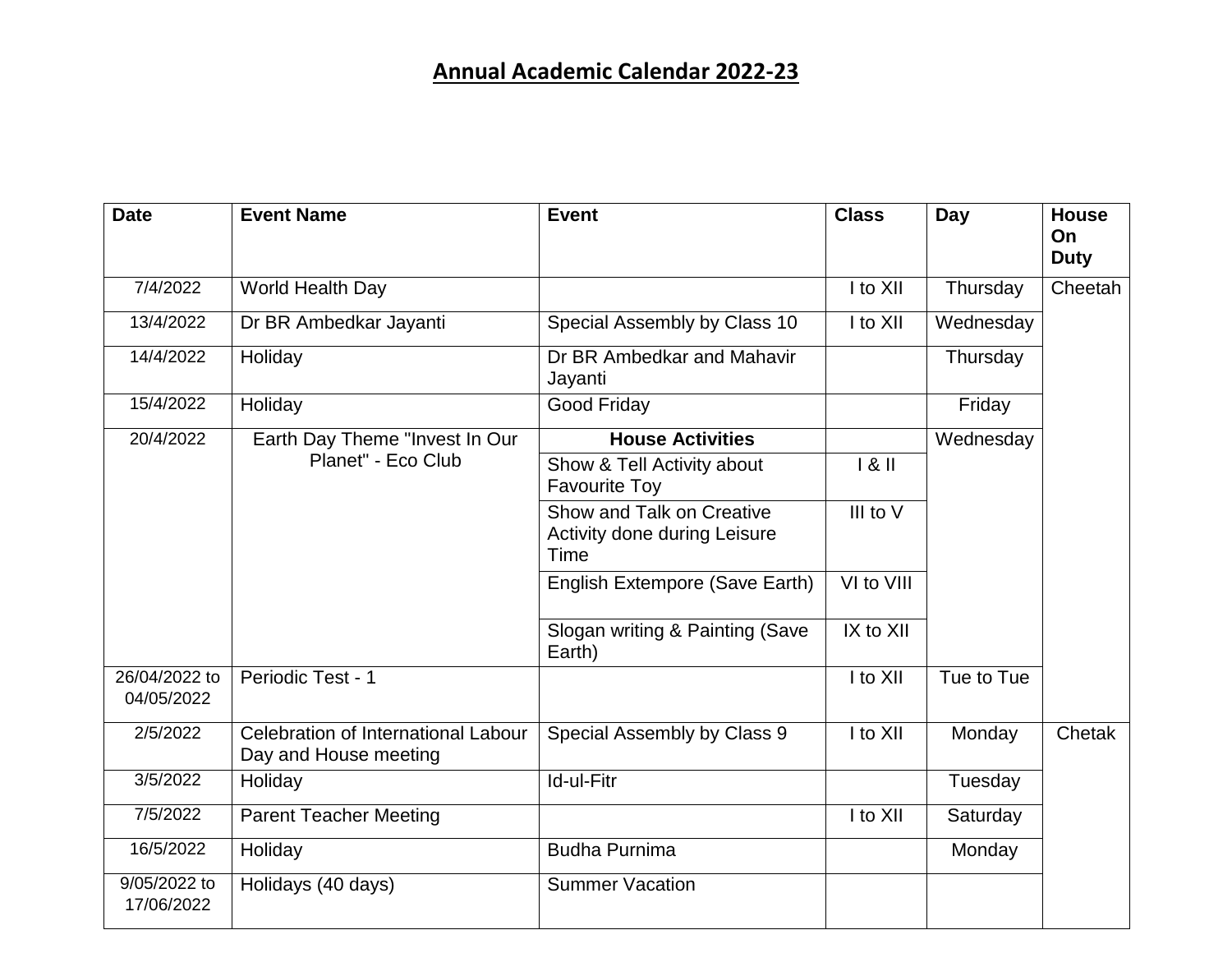| 17/6/2022                   | Working day for Staff                          |                              |            | Friday    |              |
|-----------------------------|------------------------------------------------|------------------------------|------------|-----------|--------------|
| 21/6/2022                   | International Yoga Day                         | International Yoga Day       | I to XII   | Tuesday   |              |
| 20/06/2022<br>to 25/06/2022 | <b>Celebration of National Reading</b><br>Week |                              | I to XII   | Mon - Sat |              |
| 01/07/2022                  | Vanmahotsava - Eco club &                      | <b>Class Activities</b>      |            |           | <b>Dhruv</b> |
| to 08/07/2022               | <b>Cleanliness Drive</b>                       | <b>Planting Sapling</b>      | 181        | Fri - Fri |              |
|                             |                                                | <b>Making Book Mark</b>      | III to V   |           |              |
|                             |                                                | Slogan Writing & Painting    | VI to VIII |           |              |
|                             |                                                | <b>Awareness Rally</b>       | IX to XII  |           |              |
| 13/7/2022                   | <b>House Activities</b>                        | Solo Patriotic Song          | 181        | Wednesday |              |
|                             |                                                | Solo Folk Dance              | III to V   |           |              |
|                             |                                                | <b>Patriotic Group Dance</b> | VI to VIII |           |              |
|                             |                                                | Patriotic Group Song         | IX to XII  |           |              |
| 18/07/2022                  | Periodic Test - 2                              |                              | I to XII   | Mon Mon   |              |
| to 25/07/2022               |                                                |                              |            |           |              |
| 23/7/2022                   | <b>Webinar on Cyber Security</b>               |                              | VI to XII  | Saturday  |              |
| 30/7/2022                   | <b>Parent Teacher Meeting</b>                  |                              |            | Saturday  |              |
| 9/8/2022                    | Holiday                                        | Muharram                     |            | Tuesday   | Sarang       |
| 15/8/2022                   | Celebration of Independence Day                | Independence Day             | I to XII   | Monday    |              |
| 19/8/2022                   | Holiday                                        | Janmashtami                  |            | Friday    |              |
| 24/8/2022                   | <b>Class Activities</b>                        | Origami/Paper Folding        | 181        | Wednesday |              |
|                             |                                                | <b>Best Out of Waste</b>     | III to V   |           |              |
|                             |                                                | Indian Folk Art (Types of    | VI to VIII |           |              |
|                             |                                                | Painting)                    |            |           |              |
|                             |                                                | Fireless cooking in groups   | IX to XII  |           |              |
|                             |                                                |                              |            |           |              |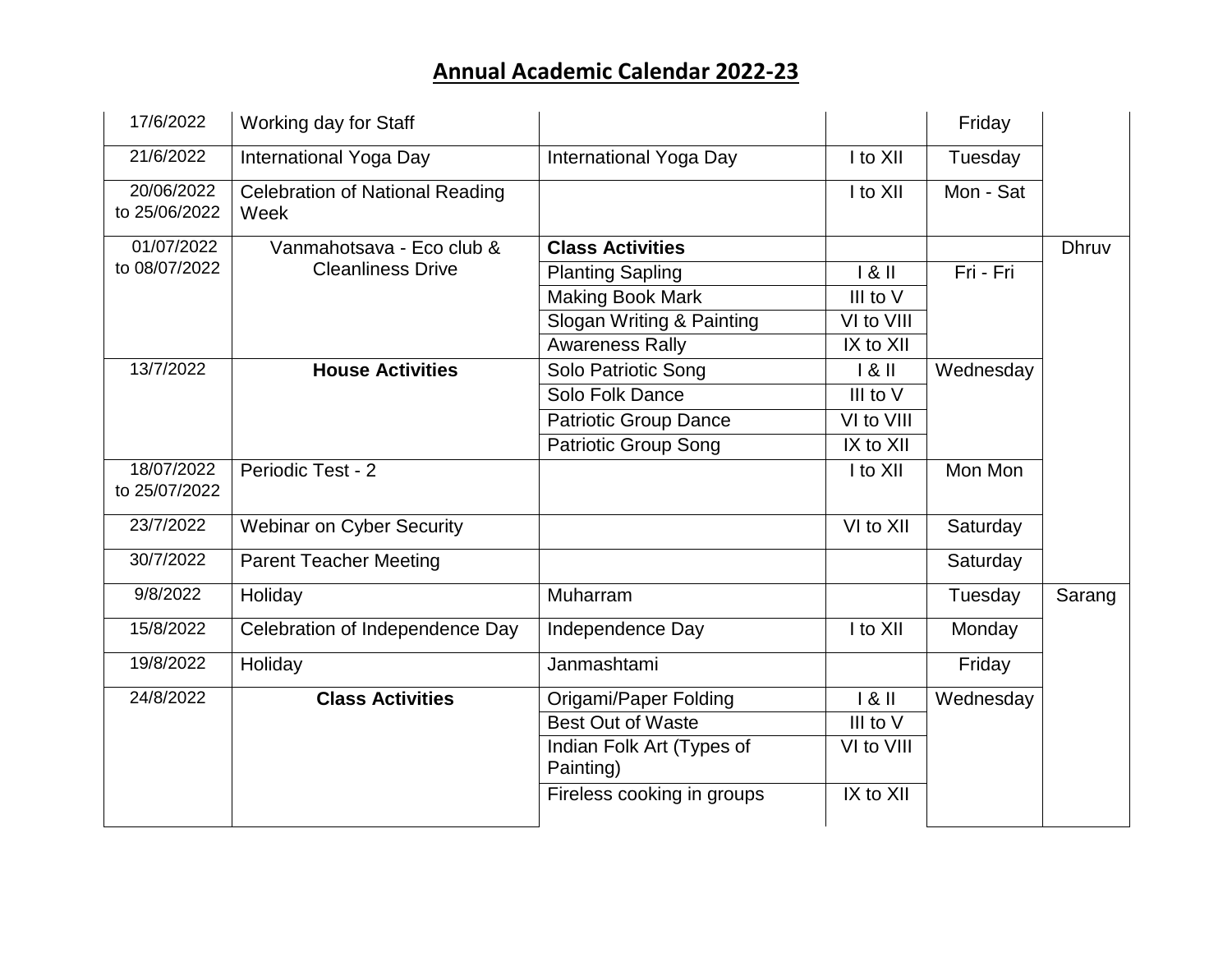| 29/8/2022                   | National Sports Day in India                                                                               | Special Assembly by Class 8          | I to XII     | Monday    |         |
|-----------------------------|------------------------------------------------------------------------------------------------------------|--------------------------------------|--------------|-----------|---------|
| 31/8/2022                   | <b>Parent Teacher Meeting</b>                                                                              |                                      | I to XII     | Wednesday |         |
| 5/9/2022                    | Celebration of Teachers' Day                                                                               | Special Assembly by Class 11 &<br>12 | $I$ to $XII$ | Monday    | Cheetah |
| 05/09/2022<br>to 10/09/2022 | <b>International Literacy Reading</b><br>Week                                                              |                                      | I to XII     |           |         |
| 14/09/2022                  | Hindi Pakhwada Celebration                                                                                 | <b>House Activities</b>              |              |           |         |
| to 25/09/2022               |                                                                                                            | <b>Hindi Story Telling</b>           | 181          | Wednesday |         |
|                             |                                                                                                            | <b>Advertisement Presentation</b>    | III to V     |           |         |
|                             |                                                                                                            | Declamation                          | VI to VIII   |           |         |
|                             |                                                                                                            | Debate                               | IX to XII    |           |         |
| 19/09/2022<br>to 30/09/2022 | Tentative - Term 1 Examination                                                                             |                                      | I to XII     |           |         |
| 03/10/2022<br>to 12/10/2022 | Holidays (10 days)                                                                                         | <b>Autumn Break</b>                  |              |           | Chetak  |
| 2/10/2022                   | Holiday                                                                                                    | Gandhi Jayanti                       |              | Sunday    |         |
| 5/10/2022                   | Holiday                                                                                                    | Dussehra                             |              | Wednesday |         |
| 9/10/2022                   | Holiday                                                                                                    | Milad-ul-Nabi                        |              | Sunday    |         |
| 24/10/2022                  | Holiday                                                                                                    | <b>Diwali</b>                        |              | Monday    |         |
| 31/10/2022                  | Rashtriya Ekta Diwas (National<br>Unity Day) • Pledge taking<br>ceremony to mark the occasion.<br>• Speech | Special Assembly by Class 7B         | I to XII     | Monday    |         |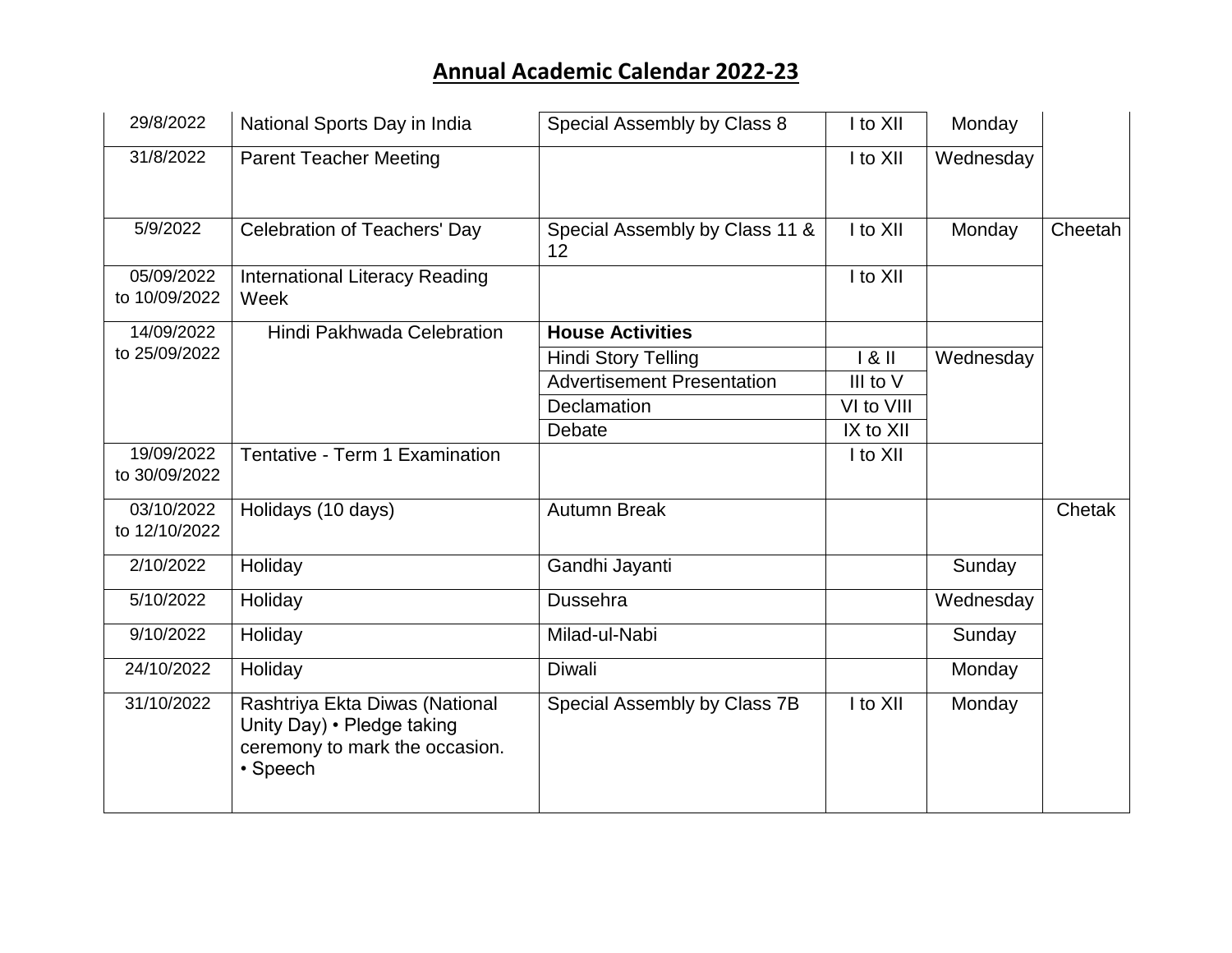| 31/10/2022                  | <b>Parent Teacher Meeting</b>                        |                                                                 | I to XII   | Monday                |              |
|-----------------------------|------------------------------------------------------|-----------------------------------------------------------------|------------|-----------------------|--------------|
| 8/11/2022                   | Holiday                                              | <b>Guru Nanak Birthday</b>                                      |            | Tuesday               | <b>Dhruv</b> |
| 11/11/2022                  | <b>Annual Day Celebration -</b><br>Tentative         |                                                                 | I to XII   |                       |              |
| 14/11/2022                  | <b>Childrens' Day Celebration</b>                    | Special Assembly by Class 7 A                                   | I to XII   | Monday                |              |
| 21/11/2022<br>to 28/11/2022 | Periodic Test -3                                     |                                                                 | I to XII   | Mon-Mon               |              |
| 7/12/2022                   | Human Rights Day                                     | <b>House Activities</b>                                         |            | Wednesday             | Sarang       |
|                             |                                                      | Unity In Diversity Fancy Dress                                  | 181        |                       |              |
|                             |                                                      | Collage Making - Unity In<br>Diversity on Indian Heritage       | III to V   |                       |              |
|                             |                                                      | <b>Fundamental Duties and</b><br>Themes related to Constitution |            |                       |              |
|                             |                                                      | <b>Quiz Competition</b>                                         | VI to VIII |                       |              |
|                             |                                                      | Debate                                                          | IX to XII  |                       |              |
| 14/12/2022                  | <b>World Energy Conservation Day</b>                 | Special Assembly by Class 6 B                                   | I to XII   | Wednesday             |              |
| 16/12/2022                  | <b>Vijay Diwas</b>                                   | Special Assembly by Class 6 A                                   | I to XII   | Friday                |              |
| 12/12/2022<br>to 16/12/2022 | Fitness Week - Cardio endurance<br>Activities        |                                                                 | I to XII   | Monday to<br>Saturday |              |
|                             | <b>Recreational Games</b>                            |                                                                 |            |                       |              |
|                             | Interhouse Quiz Competition on<br>sports (VI to XII) |                                                                 |            |                       |              |
| 17/12/2022                  | <b>Annual Sports Day - Tentative</b>                 |                                                                 | I to XII   | Saturday              |              |